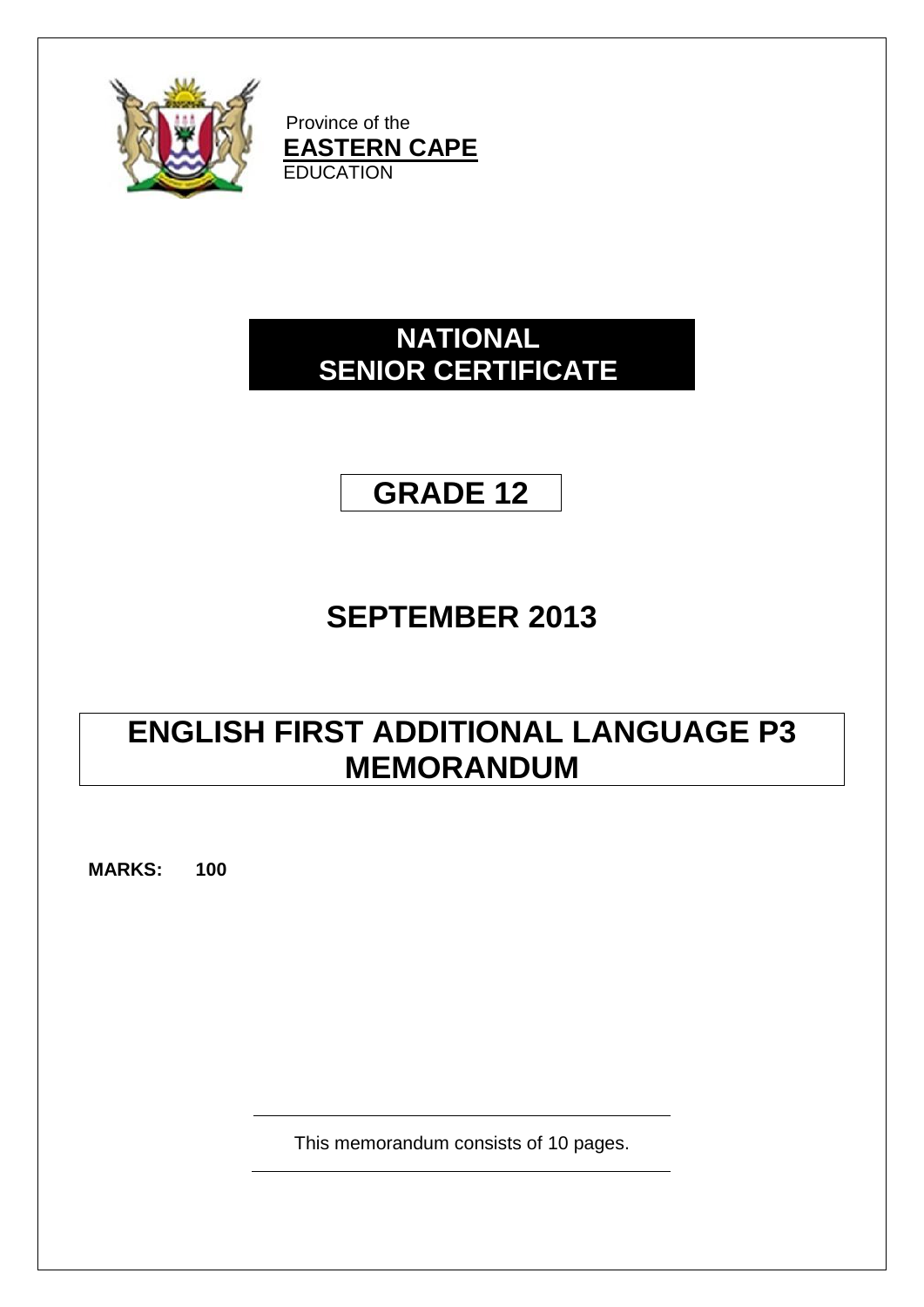#### I**NSTRUCTIONS AND INFORMATION**

This marking guideline must be used in conjunction with the attached English FAL Assessment Rubrics for SECTIONS A, B and C.

**NOTE:** All pieces of writing should be read at least TWICE during assessment, once for content and once for language respectively. Errors to be indicated in your second reading.

#### **SECTION A: ESSAY**

### **QUESTION 1**

### **INSTRUCTIONS TO MARKERS (EDUCATORS)**

- **EXECO** Candidates are required to write on ONE topic only.
- The ideas listed below the topics are only some of the ways in which the topics can be interpreted. Full credit must be given for the candidates' own interpretation.
- Marking must be objective. Consider the background of the candidates and give credit for relevant ideas, even if they are not listed below the topics.
- Use the 50 mark assessment rubric to mark the essays. The texts produced by candidates must be assessed according to the following criteria as set out in the assessment rubric:
- Content and planning = 32 marks
- Language, style and editing  $= 12$  marks
- Structure = 6 marks

**NOTE**: No additional penalties may be imposed as the rubric itself imposes penalties.

## 1.1 **GOSSIP DESTROYS PEOPLE'S LIVES.**

- Narrative/Descriptive/Reflective/Discursive.
- Candidates may write about one person, or more than one.
- The following must be considered:
	- o If **narrative**, a story with a **strong storyline** must be evident in which a **series of events** leads to life/lives being destroyed by gossip.
	- o If **descriptive**, there must be a **vivid description** of an experience(s)/incident(s) involving gossip destroying life/lives.
	- o If **reflective**, there must be a **personal account of thought processes and feelings** surrounding the destruction of life as a result of gossip. **[50]**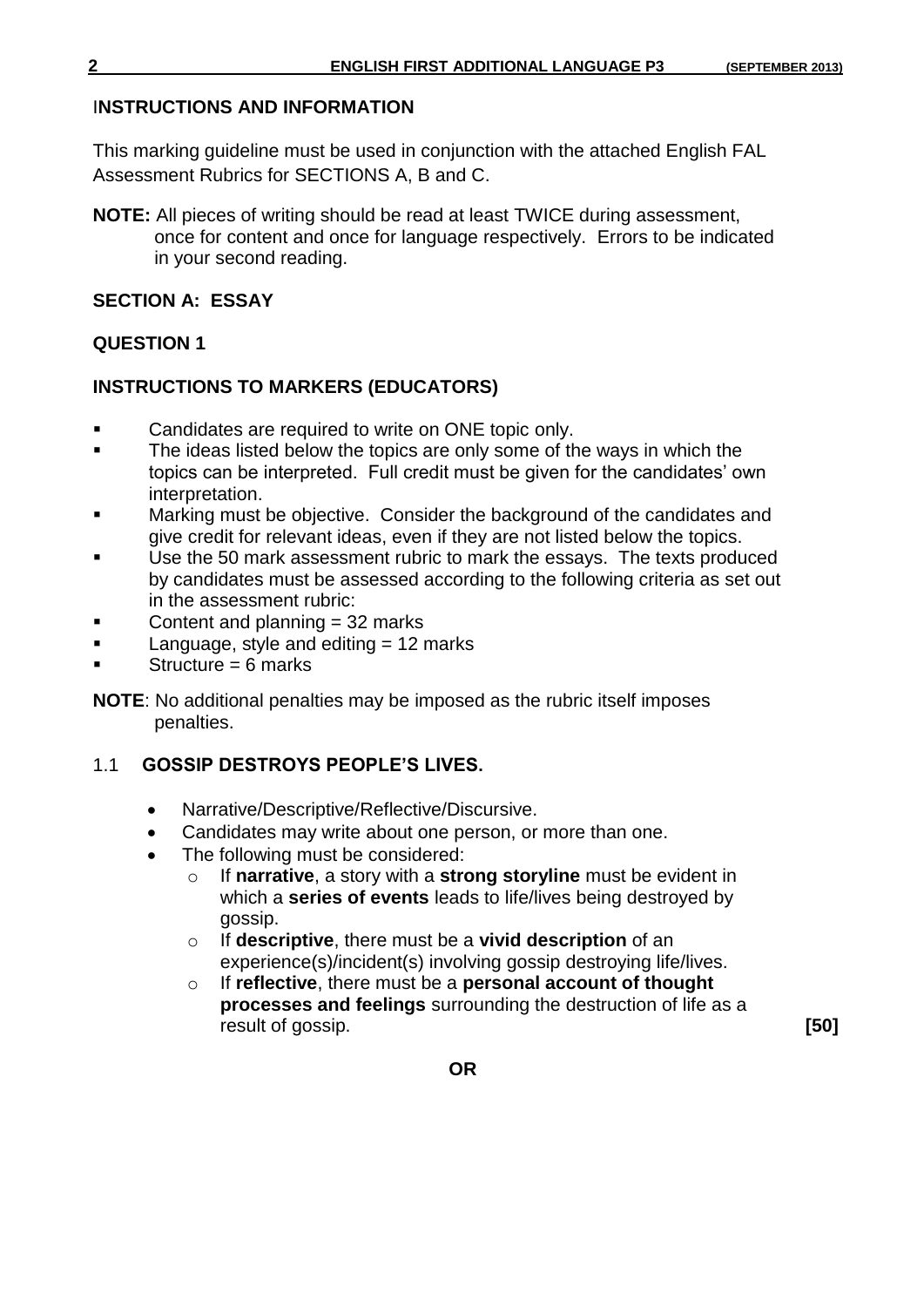NOTE: The words in the topic MUST be included somewhere in the essay.

- Narrative/Descriptive/Reflective essay.
- The following must be included:
	- o If **narrative**, a story with a **strong storyline** must be evident in which a **series of events** leads to or results in the candidate achieving success where others had failed. There must be a logical sequence of tense.
	- o If **descriptive**, there must be a **vivid description** of events/situations which resulted in the achievement of success where others had failed.
	- o If **reflective**, there must be a **personal account of thought processes** relating to the achievement of success where others had failed. **[50]**

#### **OR**

#### 1.3 **THE NEW SOUTH AFRICA HAS FAILED THE POOR PEOPLE. DO YOU AGREE?**

- Argumentative essay
- The following must be considered:
	- o Essay must offer **one distinct opinion**; therefore the essay must either be **for** or **against** the topic given.
	- o Candidates may either argue that the new South Africa has failed the poor or that this is not the case.
	- o The idea of failure **or** the opposite must be evident.
	- o There should be clear defence/motivation/argument of the position taken. **[50]**

#### **OR**

#### 1.4 **WHAT I WOULD DO IF I WERE GIVEN A SECOND CHANCE.**

- Narrative/Descriptive essay/Reflective essay
	- The following must be considered:
		- o Somewhere in the essay there must be an indication of what happened/went wrong the first time.
		- o If **narrative,** a story with a **strong story line** must be evident in which a **series of events** takes place relating to what the candidate would do given a second chance. There must be a logical sequence of tense.
		- o If **descriptive,** there must be a vivid description of what the candidate would do given a second chance.
		- o If **reflective**, there must be a **personal account of thought processes and feelings/emotions** about what the candidate would do given a second chance. **[50]**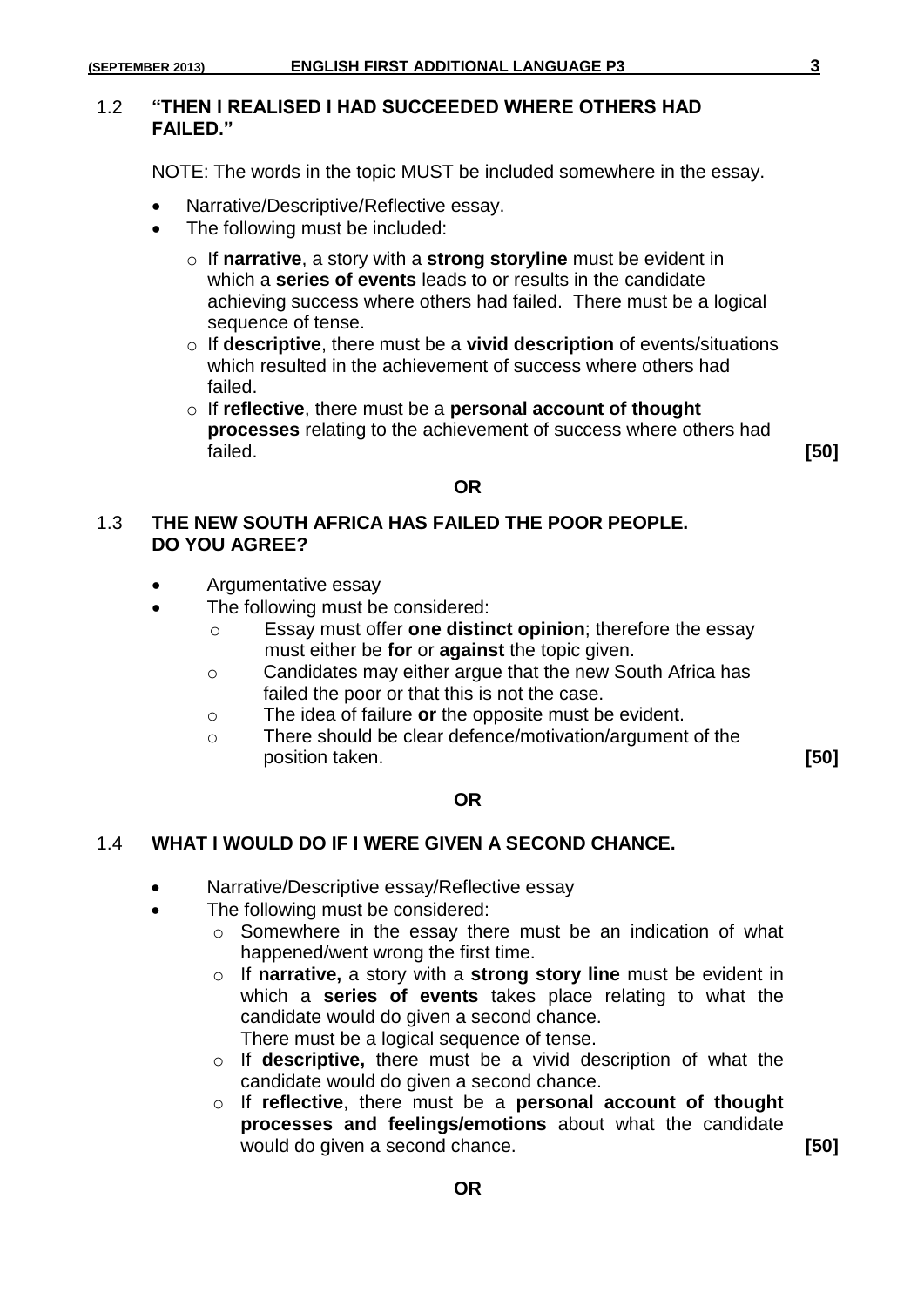## 1.5 **AS I LOOKED AT HIS/HER WOUNDED BODY …**

- Narrative/Descriptive/Reflective essay.
- The following must be considered:
	- o If **narrative,** a story with a **strong storyline** must be evident in which a **series of events** results in the person being wounded. There must be a logical sequence of tense.
	- o If **descriptive,** there must be a **vivid description** of the circumstances surrounding the wounded body.
	- o If **reflective,** there must be a **personal account of thought processes and feelings/emotions** evoked by the sight of the wounded body. **[50]**

### **OR**

#### 1.6 **IS ABORTION JUST A MATTER OF PERSONAL CHOICE? DISCUSS YOUR VIEWS.**

- Discursive essay
- The following must be considered:
	- o The essay must offer a balanced view of **both sides** of the argument.
	- o Opposing **views** must be presented **impartially. [50]**

### **OR**

# 1.7 **INTERPRETATION OF PICTURES**

- Candidates may interpret the pictures in any way.
- The interpretation should be linked to the pictures.
- Candidates should give the essay a suitable title.
- Candidates may write in any appropriate tense.
- The following ideas may be explored in response to the pictures, **among others:**
- 1.7.1 o Social interpretations: e.g. poor housing/poor living conditions, poverty and homelessness etc.
	- o A more literal approach might include poor socio-economic conditions/a life of poverty/life in a squatter camp/living in crowded conditions/unemployment, etc.

## **OR**

- 1.7.2 o Literal interpretation: usefulness of trees/forests/global warming/preservation of the environment/aesthetic appreciation of nature/agricultural issues, etc.
	- o Abstract interpretation: forestry/land as an economic commodity/political issues relating to land/memories evoked by the picture, etc. **[50]**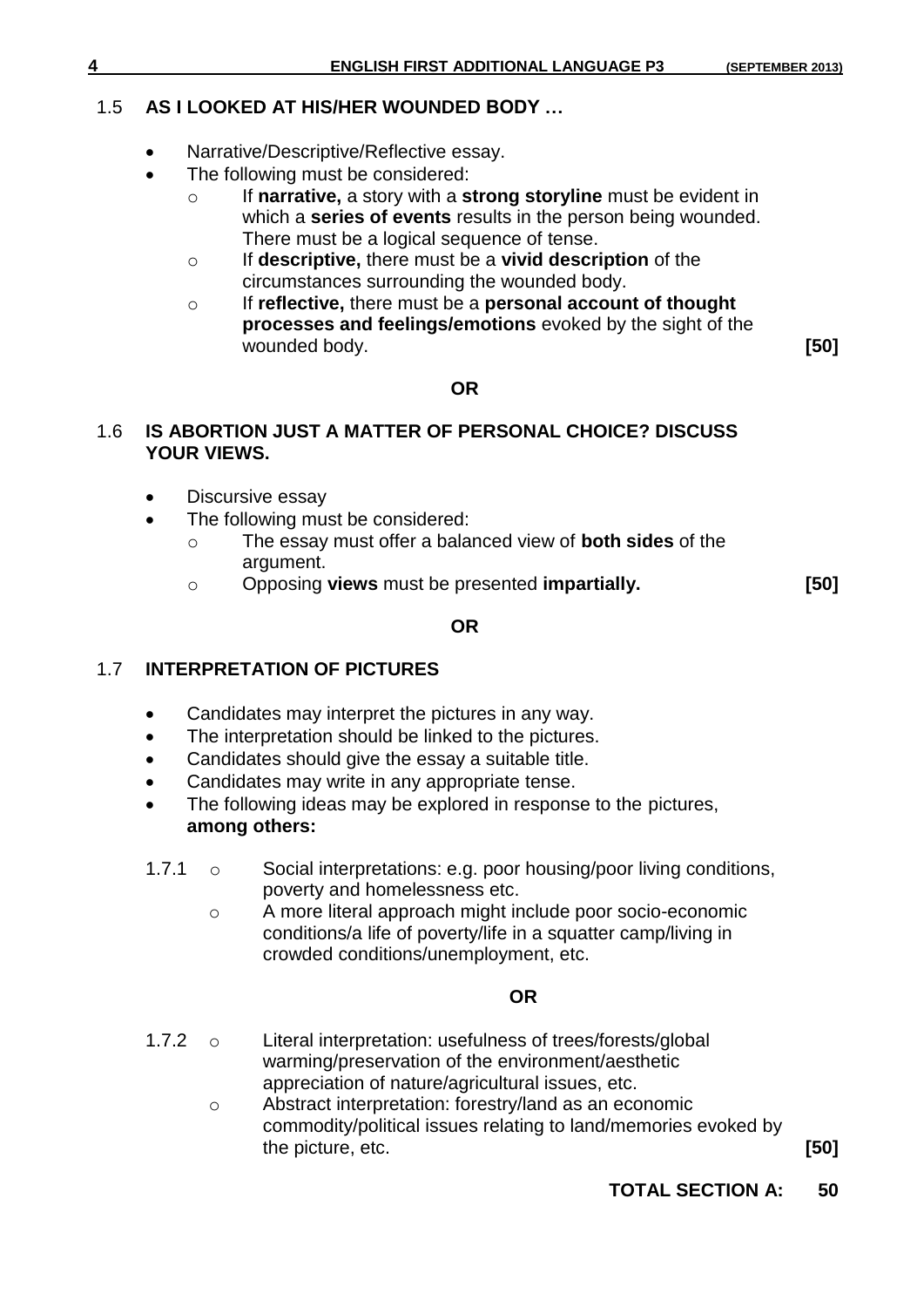#### **SECTION B: LONGER TRANSACTIONAL TEXT**

#### **QUESTION 2**

#### **INSTRUCTIONS TO MARKERS (EDUCATORS)**

- Candidates are required to answer ONE question only.
- Marking must be objective. Consider the background of candidates and give credit for relevant ideas, even if they are not listed below the topics.
- Use the 30-mark assessment rubric to mark the responses in this section. The texts produced by candidates must be assessed according to the following criteria as set out in the assessment rubric:
	- $\circ$  Content, planning and format = 20 marks
	- $\circ$  Language, style and editing = 10 marks
- NOTE: No additional penalties may be imposed as the rubric itself imposes penalties.

#### 2.1 **FRIENDLY LETTER**

- Letter should be addressed to a friend in another school in another town/village.
- Tone and register of the letter may be informal.
- The following aspects of format should be included:
	- o Address of sender
	- o Date
	- o Greeting/salutation
	- o Suitable ending
- The following should be included in the letter, **among others:**
	- o The nature of the discrimination should be mentioned in the letter.
	- o The candidate should **comfort and support the friend.**
	- o The candidate should offer **advice** on how to deal with the situation. **[30]**

#### **OR**

#### 2.2 **FORMAL LETTER**

- Letter should be addressed to the chairperson of the SGB (School Governing Body).
- Tone and register should be formal.
- The following aspects of format should be included:
	- o Address of sender
	- o Date
	- o Address of recipient
	- o Greeting/salutation
	- o Subject line
	- o Suitable ending
- The following should be included in the letter, **among others:**
	- o Explanation about how learners can benefit from being exposed to music/sport/excursions/educational tours. **[30]**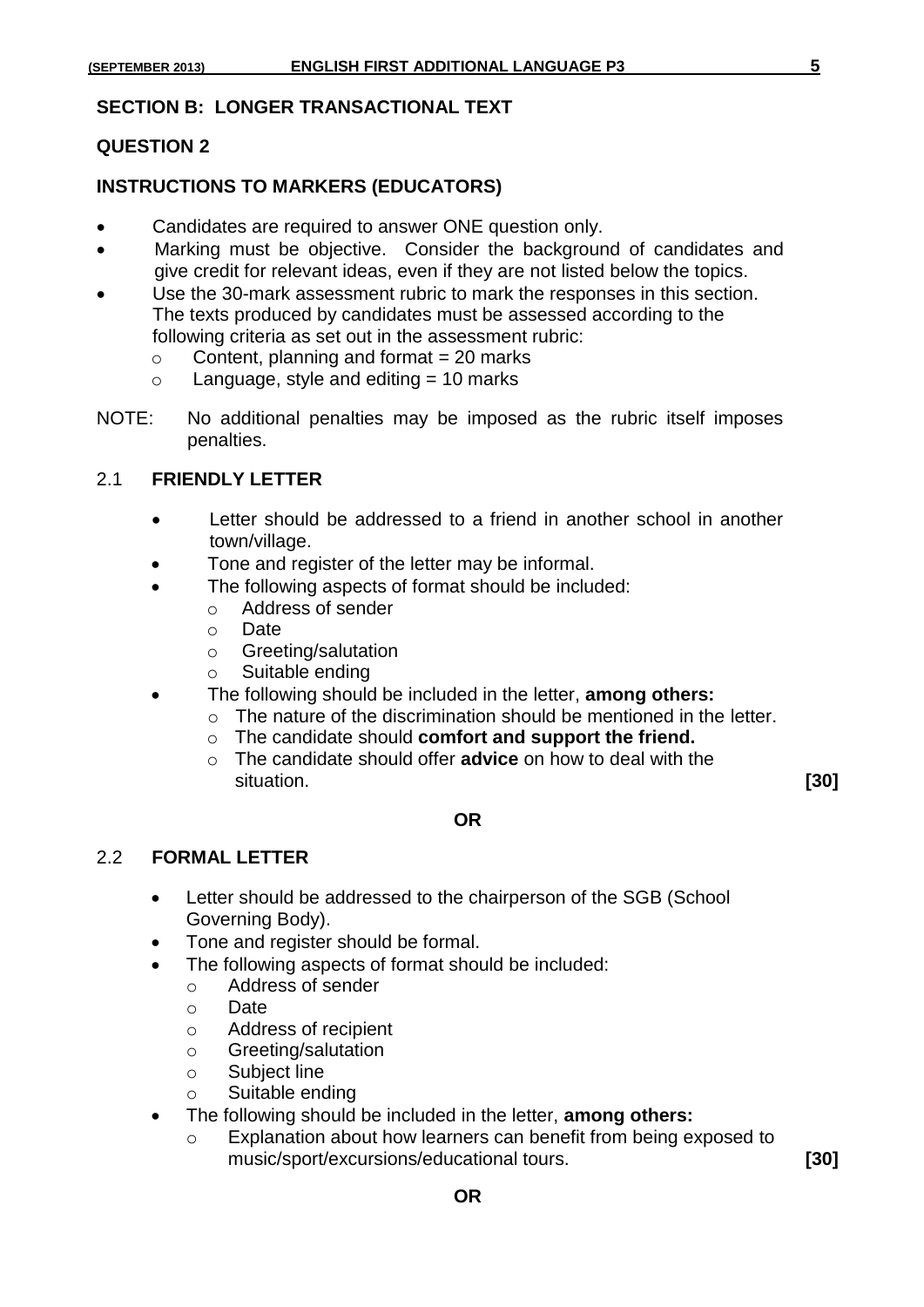# 2.3 **DIALOGUE**

# **NOTE:**

- The correct dialogue format must be used:
	- o The names of characters on the left-hand side of the page.
	- o A colon after the name of the speaker.
	- o A new line to indicate each new speaker.
	- o Stage directions (tone of voice, actions etc.) in brackets before the spoken words, if applicable.
	- o No inverted commas should be used.
- The following ideas may be explored, **among others**:
	- o The misconduct committed must be clear.
	- o The stance taken by the principal must be clear.
	- o The learner's response may be either positive or negative.
	- o Positive or negative conclusion must be evident. **[30]**

# **OR**

# 2.4 **NEWSPAPER ARTICLE**

- The heading must be relevant to the article.
- The style should be personal, speaking directly to the reader.
- The article should stimulate interest.
- Paragraphs should not be too long, encouraging easy reading.
- Consider the following:
	- o A discussion of the **cause** of youth problems such as unemployment, involvement in crime etc.
	- o Candidates must also **offer solutions** to the problems. **[30]**

# **TOTAL SECTION B: 30**

# **SECTION C: SHORTER TEXT – TRANSACTIONAL/REFERENTIAL/ INFORMATIONAL**

# **QUESTION 3**

# **INSTRUCTIONS TO MARKERS (EDUCATORS)**

- Candidates are required to answer ONE question only.
- Marking must be objective. Consider the background of the candidates and give credit for relevant ideas, even if they are not listed below the topics.
- Use the 20-mark assessment rubric to mark the responses to this section. The texts produced by the candidates must be assessed according to the following criteria, as set out in the assessment rubric:
	- $\circ$  Content, planning and format = 13 marks
	- $\circ$  Language, style and editing = 7 marks

NOTE: No penalties may be imposed as the rubric itself imposes penalties.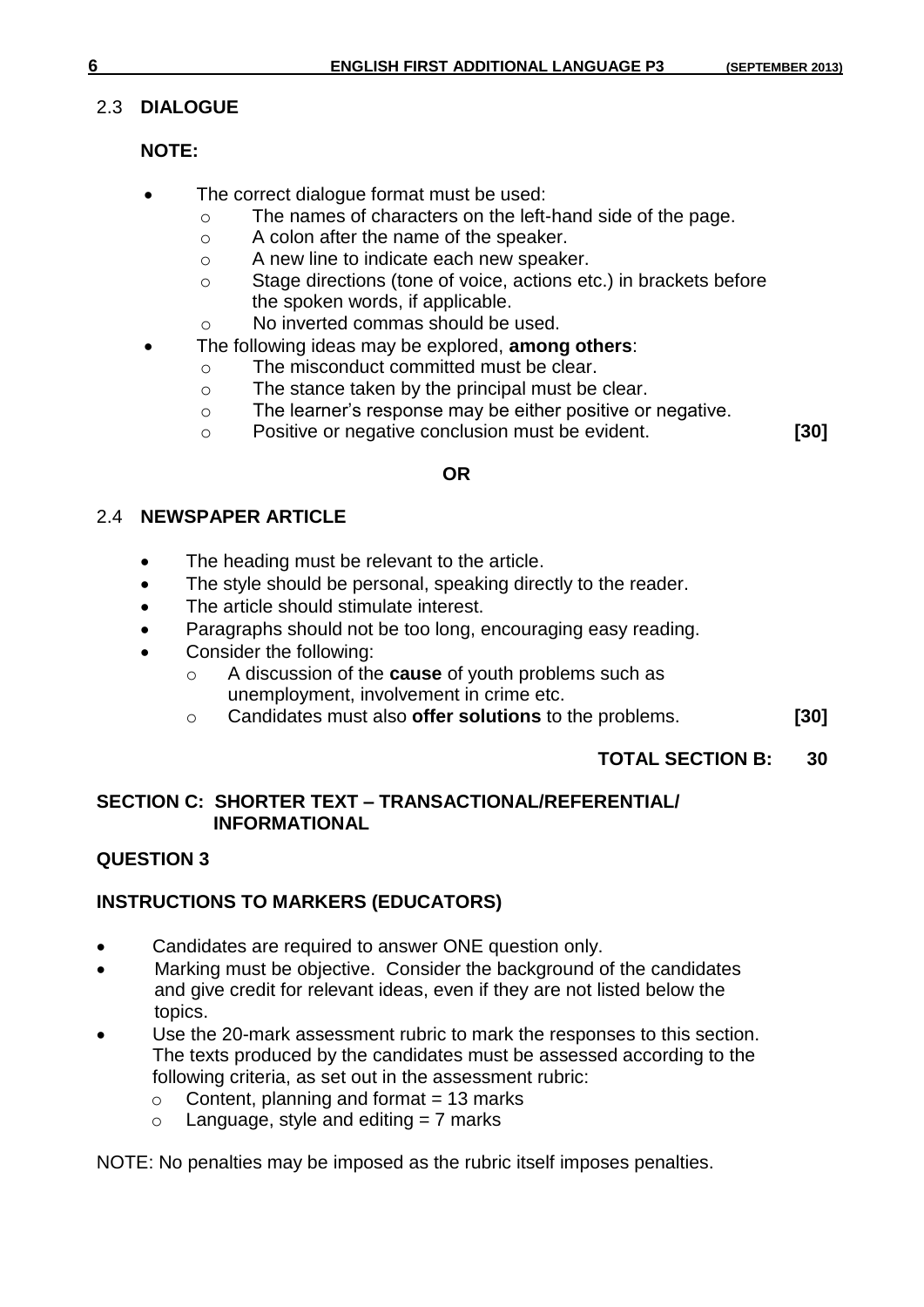#### 3.1 **E-MAIL**

- Tone and register should be formal.
- Candidates should use the e-mail form provided in ANNEXURE A.
- The e-mail should address the quest speaker.
- The contents of the e-mail should relate to the following:
	- o **Thanking** the guest speaker for motivating learners.
	- o What the learners gained from the speech. **[20]**

# **OR**

#### 3.2 **INSTRUCTIONS**

- The contents of the instructions should focus on listing seven **safety measures** learners can take to avoid being targeted by criminals on their way to and from school.
- Numbers or bullets may be used to indicate each new instruction.
- Candidates may also choose to write each instruction on a new line or leave lines open between instructions.
- The language should be clear and instructive.
- Complete sentences are not necessary.
- Candidates are required to list seven instructions. **[20]**

#### **OR**

#### 3.3 **DIARY ENTRY**

- Tone and register may be informal, colloquial, but no slang.
- Complete sentences are not necessary.
- The following should be included:
	- o Date, day of entry.
	- o **Reflection** on either a **pleasant** or an **unpleasant** weekend. **[20]**
		- **TOTAL SECTION C: 20**
			- **GRAND TOTAL: 100**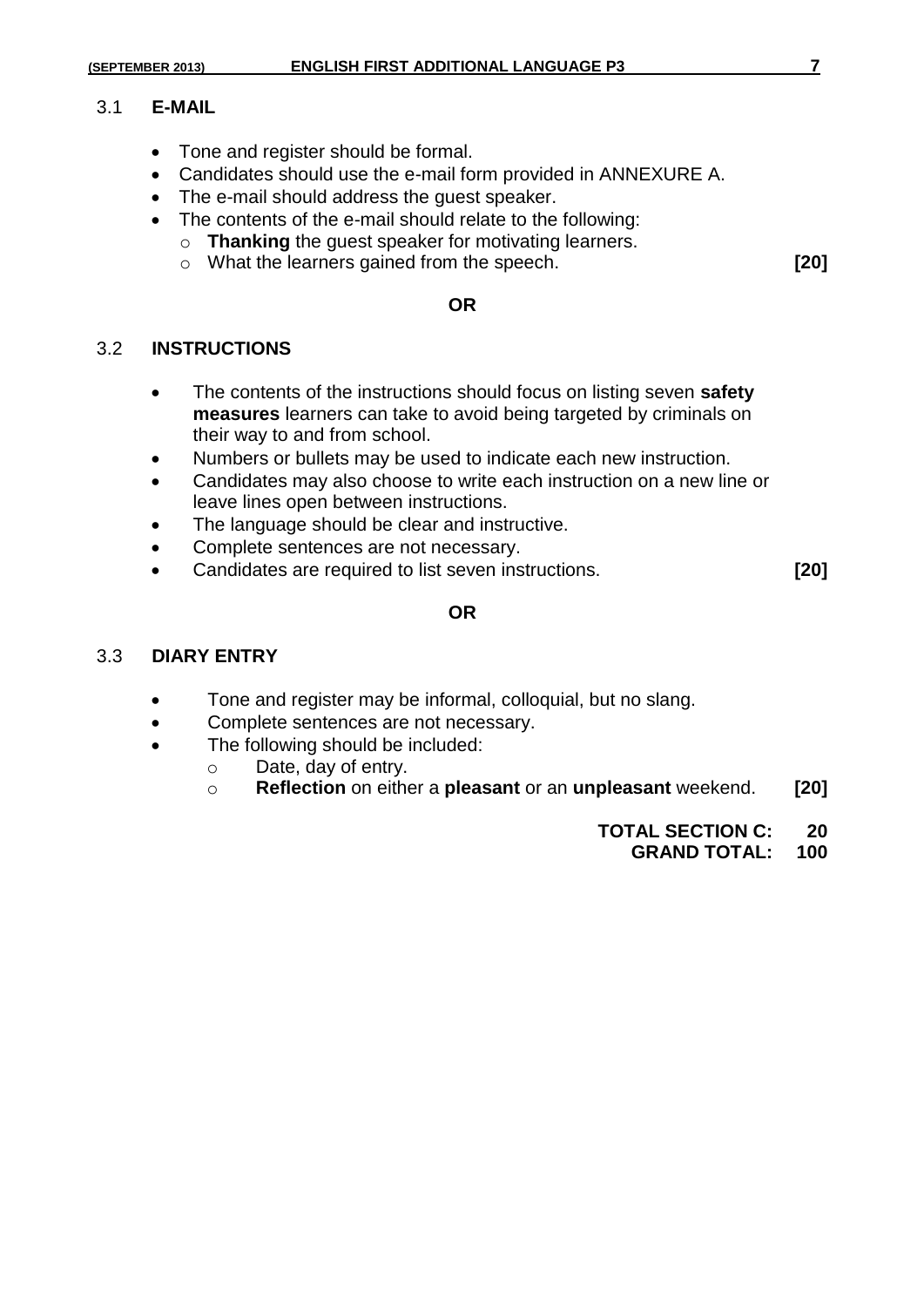#### *APPENDIX B: ASSESSMENT RUBRICS FOR FIRST ADDITIONAL LANGUAGE* **SECTION A: RUBRIC FOR ASSESSING AN ESSAY – FIRST ADDITIONAL LANGUAGE (50 marks)**

|                                                                           | Code 7:                                                                                                                                                                                                                                                                                              | Code 6:                                                                                                                                                                                                                                                                                                                         | Code 5:                                                                                                                                                                                                                                                                           | Code 4:                                                                                                                                                                                                                                                                             | Code 3:                                                                                                                                                                                                                                                            | Code 2:                                                                                                                                                                                 | Code 1:                                                                                                                                                                                                              |
|---------------------------------------------------------------------------|------------------------------------------------------------------------------------------------------------------------------------------------------------------------------------------------------------------------------------------------------------------------------------------------------|---------------------------------------------------------------------------------------------------------------------------------------------------------------------------------------------------------------------------------------------------------------------------------------------------------------------------------|-----------------------------------------------------------------------------------------------------------------------------------------------------------------------------------------------------------------------------------------------------------------------------------|-------------------------------------------------------------------------------------------------------------------------------------------------------------------------------------------------------------------------------------------------------------------------------------|--------------------------------------------------------------------------------------------------------------------------------------------------------------------------------------------------------------------------------------------------------------------|-----------------------------------------------------------------------------------------------------------------------------------------------------------------------------------------|----------------------------------------------------------------------------------------------------------------------------------------------------------------------------------------------------------------------|
|                                                                           | Outstanding                                                                                                                                                                                                                                                                                          | <b>Meritorious</b>                                                                                                                                                                                                                                                                                                              | <b>Substantial</b>                                                                                                                                                                                                                                                                | Adequate                                                                                                                                                                                                                                                                            | <b>Moderate</b>                                                                                                                                                                                                                                                    | <b>Elementary</b>                                                                                                                                                                       | <b>Not achieved</b>                                                                                                                                                                                                  |
|                                                                           | $80 - 100\%$                                                                                                                                                                                                                                                                                         | $70 - 79%$                                                                                                                                                                                                                                                                                                                      | $60 - 69%$                                                                                                                                                                                                                                                                        | $50 - 59%$                                                                                                                                                                                                                                                                          | $40 - 49%$                                                                                                                                                                                                                                                         | $30 - 39%$                                                                                                                                                                              | $0 - 29%$                                                                                                                                                                                                            |
|                                                                           | $26 - 32$                                                                                                                                                                                                                                                                                            | $22\frac{1}{2} - 25\frac{1}{2}$                                                                                                                                                                                                                                                                                                 | $19\frac{1}{2} - 22$                                                                                                                                                                                                                                                              | $16 - 19$                                                                                                                                                                                                                                                                           | $13 - 15\frac{1}{2}$                                                                                                                                                                                                                                               | $10 - 12\frac{1}{2}$                                                                                                                                                                    | $0 - 9\frac{1}{2}$                                                                                                                                                                                                   |
| <b>CONTENT</b><br><b>AND</b><br><b>PLANNING</b><br><b>32 MARKS</b>        | -Content shows<br>impressive insight<br>into topic.<br>-Ideas thought-<br>provoking, mature.<br>-Planning and/or<br>drafting has produced<br>a virtually flawless,<br>presentable essay.                                                                                                             | -Content shows<br>thorough<br>interpretation of topic.<br>-Ideas imaginative,<br>interesting.<br>- Planning and/or<br>drafting has produced<br>a well-crafted and<br>presentable essay.                                                                                                                                         | -Content shows a<br>sound interpretation<br>of the topic.<br>-Ideas interesting,<br>convincing.<br>- Planning and/or<br>drafting has produced<br>a presentable and<br>very good essay.                                                                                            | -Content an adequate<br>interpretation of topic.<br>-Ideas ordinary,<br>lacking depth.<br>- Planning and/or<br>drafting has produced<br>a satisfactorily<br>presented essay.                                                                                                        | -Content ordinary.<br>Gaps in coherence.<br>-Ideas mostly<br>relevant. Repetitive.<br>- Planning and/or<br>drafting has produced<br>a moderately<br>presentable and<br>coherent essay.                                                                             | -Content not always<br>clear, lacks<br>coherence.<br>-Few ideas, often<br>repetitive.<br>-Inadequate evidence<br>of planning/drafting.<br>Essay not well<br>presented.                  | -Content irrelevant.<br>No coherence.<br>-Ideas repetitive.<br>-Non-existent<br>planning/drafting.<br>Poorly presented<br>essay.                                                                                     |
|                                                                           | $10 - 12$                                                                                                                                                                                                                                                                                            | $8\frac{1}{2} - 9\frac{1}{2}$                                                                                                                                                                                                                                                                                                   | $7\frac{1}{2} - 8$                                                                                                                                                                                                                                                                | $6 - 7$                                                                                                                                                                                                                                                                             | $5 - 5\frac{1}{2}$                                                                                                                                                                                                                                                 | $4 - 4\frac{1}{2}$                                                                                                                                                                      | $0 - 3\frac{1}{2}$                                                                                                                                                                                                   |
| <b>LANGUAGE,</b><br><b>STYLE AND</b><br><b>EDITING</b><br><b>12 MARKS</b> | -Critical awareness of<br>impact of language.<br>-Language,<br>punctuation<br>effectively used.<br>Uses figurative<br>language.<br>-Choice of words<br>highly appropriate.<br>-Style, tone, register<br>highly suited to topic.<br>-Virtually error-free<br>following proof-<br>reading and editing. | -Critical awareness of<br>impact of language.<br>-Language,<br>punctuation correct;<br>able to include<br>figurative language<br>correctly.<br>-Choice of words<br>varied and correctly<br>used.<br>-Style, tone, register<br>appropriately suited<br>to topic.<br>-Largely error-free<br>following proof-<br>reading, editing. | -Critical awareness of<br>language evident.<br>-Language and<br>punctuation mostly<br>correct.<br>-Choice of words<br>suited to text.<br>-Style, tone, register<br>suited to topic in most<br>of the essay.<br>-By and large error-<br>free following proof-<br>reading, editing. | -Some awareness of<br>impact of language.<br>-Language simplistic,<br>punctuation<br>adequate.<br>-Choice of words<br>adequate.<br>-Style, tone, register<br>generally consistent<br>with topic<br>requirements.<br>-Still contains errors<br>following proof-<br>reading, editing. | -Limited critical<br>language awareness.<br>-Language ordinary<br>and punctuation often<br>inaccurately used.<br>-Choice of words<br>basic.<br>-Style, tone register<br>lacking in coherence.<br>-Contains several<br>errors following proof-<br>reading, editing. | -Language and<br>punctuation flawed.<br>-Choice of words<br>limited.<br>-Style, tone, register<br>inappropriate.<br>-Error-ridden despite<br>proof-reading,<br>editing.                 | -Language and<br>punctuation seriously<br>flawed.<br>-Choice of words<br>inappropriate.<br>-Style, tone, register<br>flawed in all aspects.<br>-Error-ridden and<br>confused following<br>proof-reading,<br>editing. |
|                                                                           | $5 - 6$                                                                                                                                                                                                                                                                                              | $4\frac{1}{2}$                                                                                                                                                                                                                                                                                                                  | $\overline{4}$                                                                                                                                                                                                                                                                    | $3 - 3\frac{1}{2}$                                                                                                                                                                                                                                                                  | $2\frac{1}{2}$                                                                                                                                                                                                                                                     | $\overline{2}$                                                                                                                                                                          | $0 - 1\frac{1}{2}$                                                                                                                                                                                                   |
| <b>STRUCTURE</b><br><b>6 MARKS</b>                                        | -Coherent<br>development of topic.<br>Vivid detail.<br>-Sentences,<br>paragraphs<br>coherently<br>constructed.<br>-Length in<br>accordance with<br>requirements of topic.                                                                                                                            | -Logical development<br>of details. Coherent.<br>-Sentences.<br>paragraphs logical,<br>varied.<br>-Length correct.                                                                                                                                                                                                              | -Several relevant<br>details developed.<br>-Sentences,<br>paragraphs well-<br>constructed.<br>-Length almost<br>correct.                                                                                                                                                          | -Some points,<br>necessary details<br>developed.<br>-Sentences,<br>paragraphing might<br>be faulty in places but<br>essay still makes<br>sense.<br>-Length correct.                                                                                                                 | -Some necessary<br>points evident.<br>-Sentences.<br>paragraphs faulty but<br>ideas can be<br>understood.<br>$-Length - too$<br>long/short.                                                                                                                        | -Sometimes off topic.<br>General line of<br>thought difficult to<br>follow.<br>-Sentences,<br>paragraphs<br>constructed at an<br>elementary level.<br>$-L$ ength $-$ too<br>long/short. | -Off topic.<br>-Sentences,<br>paragraphs muddled,<br>inconsistent.<br>Length $-$ far too<br>long/short.                                                                                                              |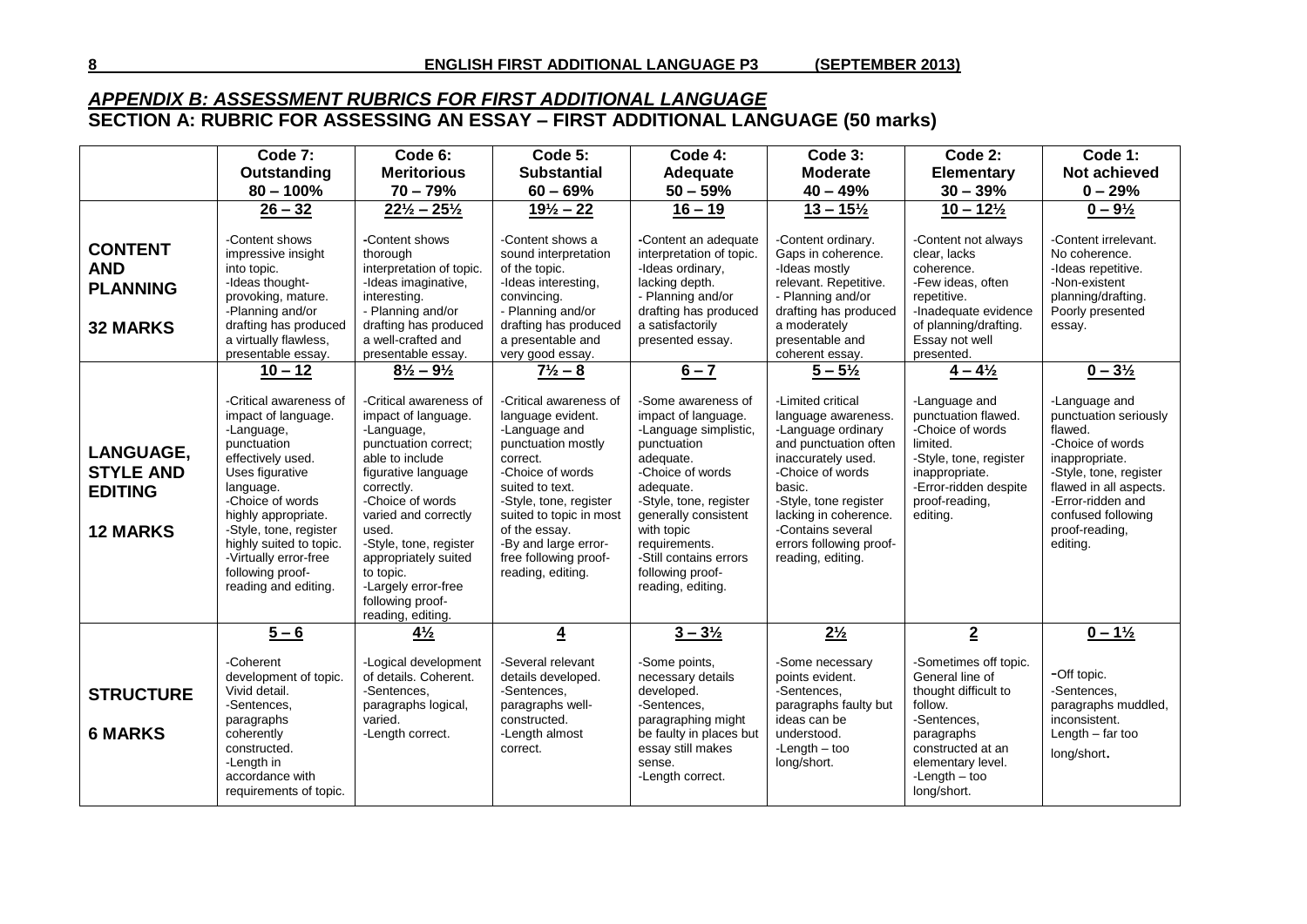# **SECTION B: RUBRIC FOR ASSESSING LONGER TRANSACTIONAL TEXTS - FIRST ADDITIONAL LANGUAGE (30 marks)**

|                                                                            | Code 7:                                                                                                                                                                                                                                                                                                                                                                                                        | Code 6:                                                                                                                                                                                                                                                                                                                                                                                               | Code 5:                                                                                                                                                                                                                                                                                                                                                                            | Code 4:                                                                                                                                                                                                                                                                                                                                                                                                                       | Code 3:                                                                                                                                                                                                                                                                                                                                                                                                                                                                                               | Code 2:                                                                                                                                                                                                                                                                                                                                                                                                                                   | Code 1:                                                                                                                                                                                                                                                                                                                                      |
|----------------------------------------------------------------------------|----------------------------------------------------------------------------------------------------------------------------------------------------------------------------------------------------------------------------------------------------------------------------------------------------------------------------------------------------------------------------------------------------------------|-------------------------------------------------------------------------------------------------------------------------------------------------------------------------------------------------------------------------------------------------------------------------------------------------------------------------------------------------------------------------------------------------------|------------------------------------------------------------------------------------------------------------------------------------------------------------------------------------------------------------------------------------------------------------------------------------------------------------------------------------------------------------------------------------|-------------------------------------------------------------------------------------------------------------------------------------------------------------------------------------------------------------------------------------------------------------------------------------------------------------------------------------------------------------------------------------------------------------------------------|-------------------------------------------------------------------------------------------------------------------------------------------------------------------------------------------------------------------------------------------------------------------------------------------------------------------------------------------------------------------------------------------------------------------------------------------------------------------------------------------------------|-------------------------------------------------------------------------------------------------------------------------------------------------------------------------------------------------------------------------------------------------------------------------------------------------------------------------------------------------------------------------------------------------------------------------------------------|----------------------------------------------------------------------------------------------------------------------------------------------------------------------------------------------------------------------------------------------------------------------------------------------------------------------------------------------|
|                                                                            | Outstanding                                                                                                                                                                                                                                                                                                                                                                                                    | <b>Meritorious</b>                                                                                                                                                                                                                                                                                                                                                                                    | <b>Substantial</b>                                                                                                                                                                                                                                                                                                                                                                 | Adequate                                                                                                                                                                                                                                                                                                                                                                                                                      | <b>Moderate</b>                                                                                                                                                                                                                                                                                                                                                                                                                                                                                       | <b>Elementary</b>                                                                                                                                                                                                                                                                                                                                                                                                                         | <b>Not achieved</b>                                                                                                                                                                                                                                                                                                                          |
|                                                                            | $80 - 100\%$                                                                                                                                                                                                                                                                                                                                                                                                   | $70 - 79%$                                                                                                                                                                                                                                                                                                                                                                                            | $60 - 69%$                                                                                                                                                                                                                                                                                                                                                                         | $50 - 59%$                                                                                                                                                                                                                                                                                                                                                                                                                    | $40 - 49%$                                                                                                                                                                                                                                                                                                                                                                                                                                                                                            | $30 - 39%$                                                                                                                                                                                                                                                                                                                                                                                                                                | $0 - 29%$                                                                                                                                                                                                                                                                                                                                    |
|                                                                            | $16 - 20$                                                                                                                                                                                                                                                                                                                                                                                                      | $14 - 15\frac{1}{2}$                                                                                                                                                                                                                                                                                                                                                                                  | $12 - 13\frac{1}{2}$                                                                                                                                                                                                                                                                                                                                                               | $10 - 11\frac{1}{2}$                                                                                                                                                                                                                                                                                                                                                                                                          | $8 - 9\frac{1}{2}$                                                                                                                                                                                                                                                                                                                                                                                                                                                                                    | $6 - 7\frac{1}{2}$                                                                                                                                                                                                                                                                                                                                                                                                                        | $0 - 5\frac{1}{2}$                                                                                                                                                                                                                                                                                                                           |
| <b>CONTENT,</b><br><b>PLANNING</b><br><b>AND FORMAT</b><br><b>20 MARKS</b> | -Specialised<br>knowledge of<br>requirements of the<br>text.<br>-Disciplined writing -<br>maintains thorough<br>focus, no digressions.<br>-Text fully coherent in<br>content and ideas<br>and all detail support<br>the topic.<br>-Evidence of planning<br>and/or drafting has<br>produced a virtually<br>flawlessly<br>presentable text.<br>-Has applied all the<br>necessary rules of<br>format/outstanding. | -Good knowledge of<br>requirements of the<br>text.<br>-Disciplined writing -<br>learner maintains<br>focus, hardly any<br>digressions.<br>-Text is coherent in<br>content and ideas.<br>with all details<br>supporting the topic.<br>-Evidence of planning<br>&/or drafting has<br>produced a well-<br>crafted, presentable<br>text.<br>-Has applied the<br>necessary rules of<br>format/meritorious. | -Fair knowledge of<br>requirements of the<br>text.<br>-Writing - learner<br>maintains focus, with<br>minor digressions.<br>-Text is coherent in<br>content and ideas.<br>and details support<br>the topic.<br>-Evidence of planning<br>and/or drafting has<br>produced a<br>presentable and good<br>text.<br>-Has applied most of<br>the necessary rules<br>of format/substantial. | -Adequate knowledge<br>of requirements of<br>the text.<br>-Writing - learner<br>digresses from topic<br>but does not impede<br>overall meaning.<br>-Text adequately<br>coherent in content<br>and ideas and some<br>details support the<br>topic.<br>-Evidence of planning<br>and/or drafting has<br>produced a<br>satisfactorily<br>presented text.<br>-Has applied an<br>adequate idea of the<br>requirements of<br>format. | -Moderate knowledge<br>of requirements of<br>the text. Response to<br>writing task reveals a<br>narrow focus.<br>-Writing – learner<br>digresses, meaning is<br>vaque in places.<br>-Text moderately<br>coherent in content<br>and ideas and has<br>basic details which<br>support the topic.<br>-Evidence of planning<br>and/or drafting has<br>produced a<br>moderately<br>presentable and<br>coherent text.<br>-Has a moderate idea<br>of requirements of<br>format - some critical<br>oversights. | -Elementary<br>knowledge of<br>requirements of the<br>text. Response to<br>writing task reveals a<br>limited focus.<br>-Writing - learner<br>digresses, meaning is<br>obscure in places.<br>-Text not always<br>coherent in content<br>and ideas, and has<br>few details which<br>support the topic.<br>-Inadequate planning<br>and/or drafting. Text<br>not well presented,<br>-Has vaguely applied<br>the necessary rules<br>of format. | -No knowledge of<br>requirements of the<br>text.<br>-Writing - learner<br>digresses, meaning is<br>obscure in places.<br>-Text not coherent in<br>content and ideas.<br>too few details to<br>support topic.<br>-Planning/ drafting<br>non-existent. Poorly<br>presented text.<br>-Has not applied the<br>necessary rules of<br>format.      |
| <b>LANGUAGE.</b><br><b>STYLE AND</b><br><b>EDITING</b><br><b>10 MARKS</b>  | $8 - 10$<br>-Text is<br>grammatically<br>accurate and well-<br>constructed.<br>-Vocabulary is very<br>appropriate to<br>purpose, audience<br>and context.<br>-Style, tone, register<br>very appropriate.<br>-Text virtually error-<br>free following proof-<br>reading, editing.<br>-Length correct.                                                                                                           | $7 - 7\frac{1}{2}$<br>-Text is well<br>constructed and<br>accurate.<br>-Vocabulary is mostly<br>appropriate to<br>purpose, audience<br>and context.<br>-Style, tone and<br>register mostly<br>appropriate<br>-Text largely error-<br>free following proof-<br>reading, editing.<br>-Length correct.                                                                                                   | $6 - 6\frac{1}{2}$<br>-Text is well<br>constructed and easy<br>to read.<br>-Vocabulary is<br>appropriate to<br>purpose, audience<br>and context.<br>-Style, tone, register<br>generally appropriate.<br>-Text mostly error-<br>free following proof-<br>reading, editing.<br>-Length correct.                                                                                      | $5 - 5\frac{1}{2}$<br>-Text is adequately<br>constructed. Errors<br>do not impede flow.<br>-Vocabulary is<br>adequate for the<br>purpose, audience<br>and context.<br>-Style, tone, register<br>adequately<br>appropriate.<br>-Text still contains a<br>few errors following<br>proof-reading,<br>editing.<br>-Length almost<br>correct.                                                                                      | $4 - 4\frac{1}{2}$<br>-Text is basically<br>constructed. Several<br>errors.<br>-Vocabulary is limited<br>and not very suitable<br>for the purpose,<br>audience and<br>context.<br>-Lapses in style,<br>-Text contains<br>several errors<br>following proof-<br>reading, editing.<br>$-L$ ength $-$ too<br>long/short.                                                                                                                                                                                 | $3 - 3\frac{1}{2}$<br>-Text is poorly<br>constructed and<br>difficult to follow.<br>-Vocabulary requires<br>remediation and not<br>suitable for purpose,<br>audience and<br>context.<br>-Style, tone and<br>register<br>inappropriate.<br>-Text error-ridden<br>despite proof-<br>reading, editing.<br>$-L$ ength $-$ too<br>long/short.                                                                                                  | $0 - 2\frac{1}{2}$<br>-Text is poorly<br>constructed and<br>muddled.<br>-Vocabulary requires<br>serious remediation<br>and not suitable for<br>purpose.<br>-Style, tone and<br>register do not<br>correspond with topic<br>-Text error-ridden<br>and confused<br>following proof-<br>reading, editing.<br>-Length $-$ far too<br>long/short. |